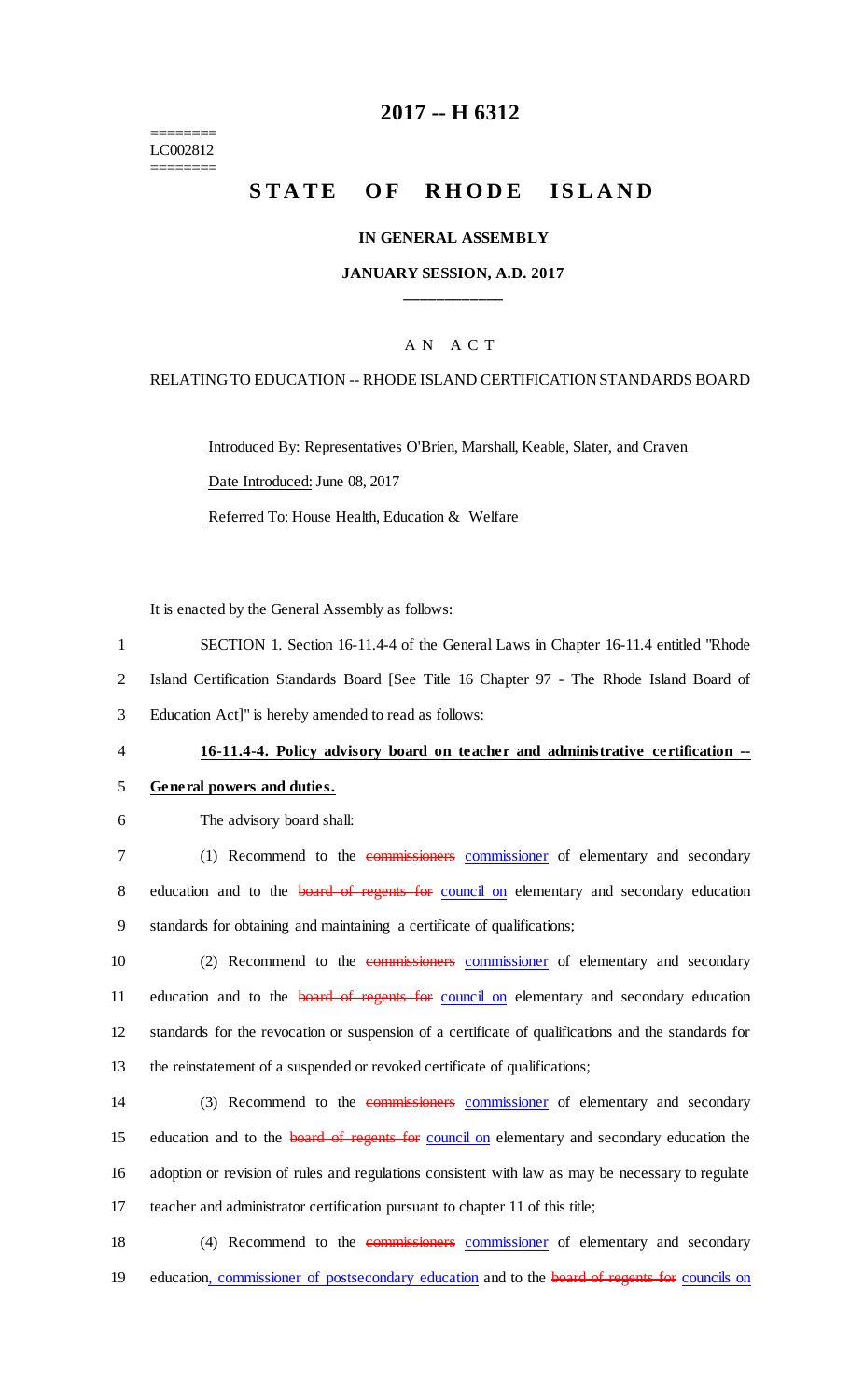elementary and secondary education and postsecondary education standards for teacher and administrator preparation programs in this state and standards for the evaluation of teacher and 3 administrator preparation programs in this state. The commissioner of elementary and secondary education and the commissioner of postsecondary education shall provide a report to the presidents of the University of Rhode Island and Rhode Island College, the president of the senate and the speaker of the house of representatives that outlines the recommendations of the advisory board and what, if any, action was taken by October 31, 2017.

 SECTION 2. Section 16-60-4 of the General Laws in Chapter 16-60 entitled "Board of Regents for Elementary and Secondary Education [See Title 16 Chapter 97 - The Rhode Island Board of Education Act]" is hereby amended to read as follows:

# **16-60-4. Council on elementary and secondary education -- Powers and duties.**

 (a) The Council on Elementary and Secondary Education shall have in addition to those enumerated in § 16-60-1, the following powers and duties:

 (1) To approve a systematic program of information gathering, processing, and analysis addressed to every aspect of elementary and secondary education in this state especially as that information relates to current and future educational needs so that current needs may be met with reasonable promptness and plans formulated to meet future needs as they arise in the most efficient and economical manner possible.

 (2) To approve a master plan implementing the broad goals and objectives for elementary and secondary education in the state that have been established by the board of education. These goals and objectives shall be expressed in terms of what men and women should know and be able to do as a result of their educational experience. The council on elementary and secondary education shall continually evaluate the efforts and results of education in the light of these objectives.

 (3) To adopt standards and require enforcement and to exercise general supervision over all elementary and secondary public and nonpublic education in the state as provided in subdivision (8) of this section. The council on elementary and secondary education shall not engage in the operation or administration of any subordinate committee, local school district, school, school service, or school program, except its own department of elementary and secondary education, and except as specifically authorized by an act of the general assembly. The adoption and submittal of the budget and the allocation of appropriations, the acquisition, holding, disposition, and general management of property shall not be construed to come within the purview of the preceding prohibition. The council on elementary and secondary education shall communicate with and seek the advice of the commissioner of elementary and secondary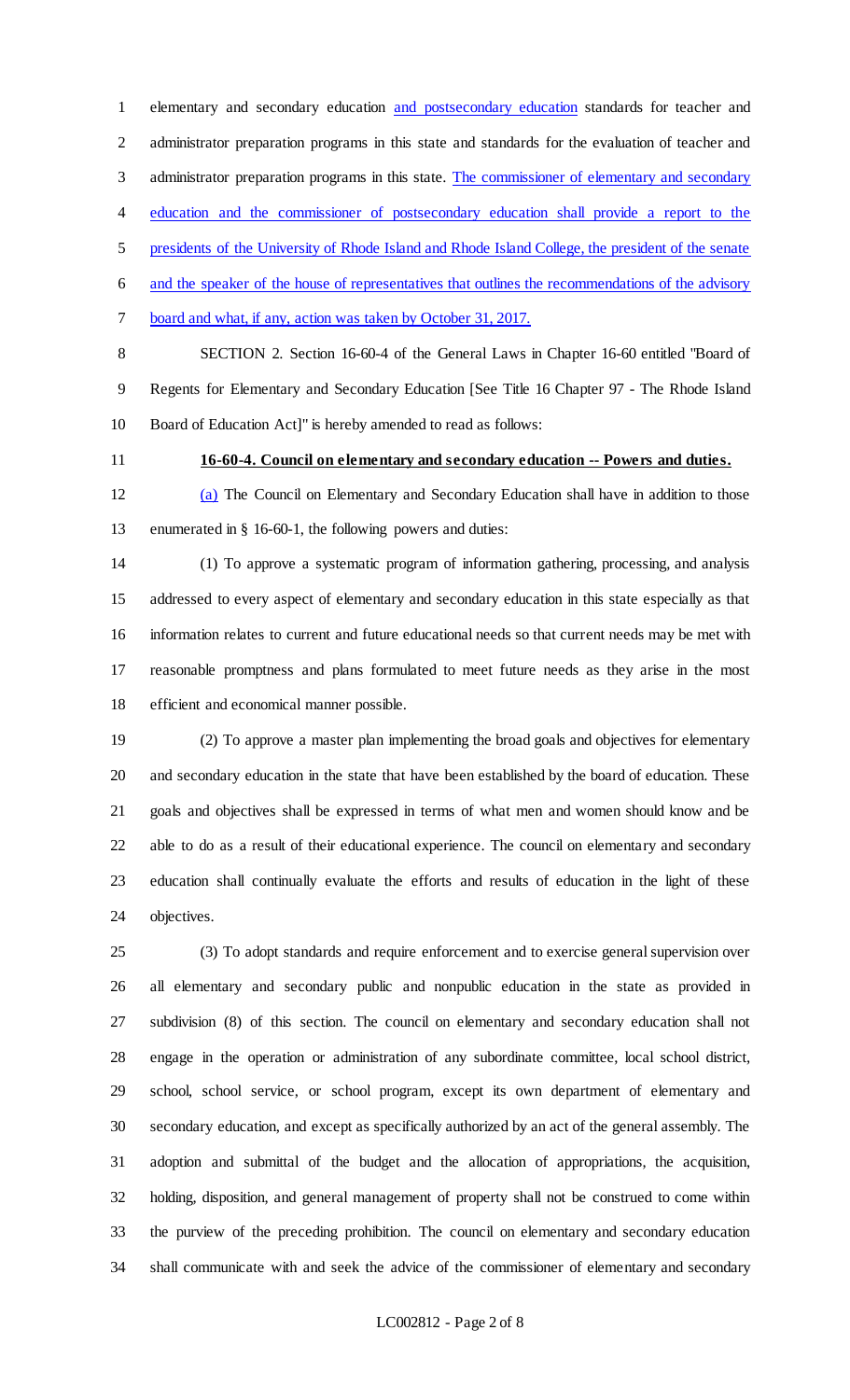education and all those concerned with and affected by its determinations as a regular procedure in arriving at its conclusions and in setting its policy.

 (4) To allocate and coordinate the various educational functions among the educational agencies of the state and local school districts and to promote cooperation among them so that maximum efficiency and economy shall be achieved.

 (5) (i) To prepare with the assistance of the commissioner of elementary and secondary education and to present annually to the state budget officer, in accordance with § 35-3-4, a total educational budget for the elementary and secondary sector which shall include, but not be limited to, the budgets of the department of elementary and secondary education, subordinate boards and agencies, and state aid to local school districts. Prior to submitting the budget as required by the budget office instructions and this subsection the council shall present the budget to the board of education for review and approval.

 (ii) In the preparation of the budget, the council on elementary and secondary education shall implement the priorities established by the board of education of expenditures for elementary and secondary education purposes of state revenues and other public resources made available for the support of public elementary and secondary education among the various education agencies of the state. Nothing contained in this section shall authorize any individual or group of individuals to reallocate resources in a manner other than that prescribed in the budget as appropriations by the general assembly.

 (6) To maintain a department of elementary and secondary education, to provide for its staffing and organization and to appoint a commissioner of elementary and secondary education pursuant to § 16-60-6 who shall serve at its pleasure. The commissioner of elementary and secondary education and the department of elementary and secondary education shall have any duties and responsibilities as defined in §§ 16-60-6 and 16-60-7.

 (7) To establish other educational agencies or subcommittees necessary or desirable for the conduct of any or all aspects of elementary and secondary education and to determine all powers, functions, and composition of any agencies or subcommittees and to dissolve them when their purpose shall have been fulfilled; provided that nothing contained in this subdivision shall be construed to grant the council the power to establish subcommittees or agencies performing the duties and functions of local school committees except as provided in § 16-1-10.

 (8) To exercise the authority previously vested in the board of regents for education with relation to secondary nonpublic educational institutions within the state under the terms of chapter 40 of this title and other laws affecting nonpublic education in the state, and to cause the department of elementary and secondary education to administer the provisions of that section.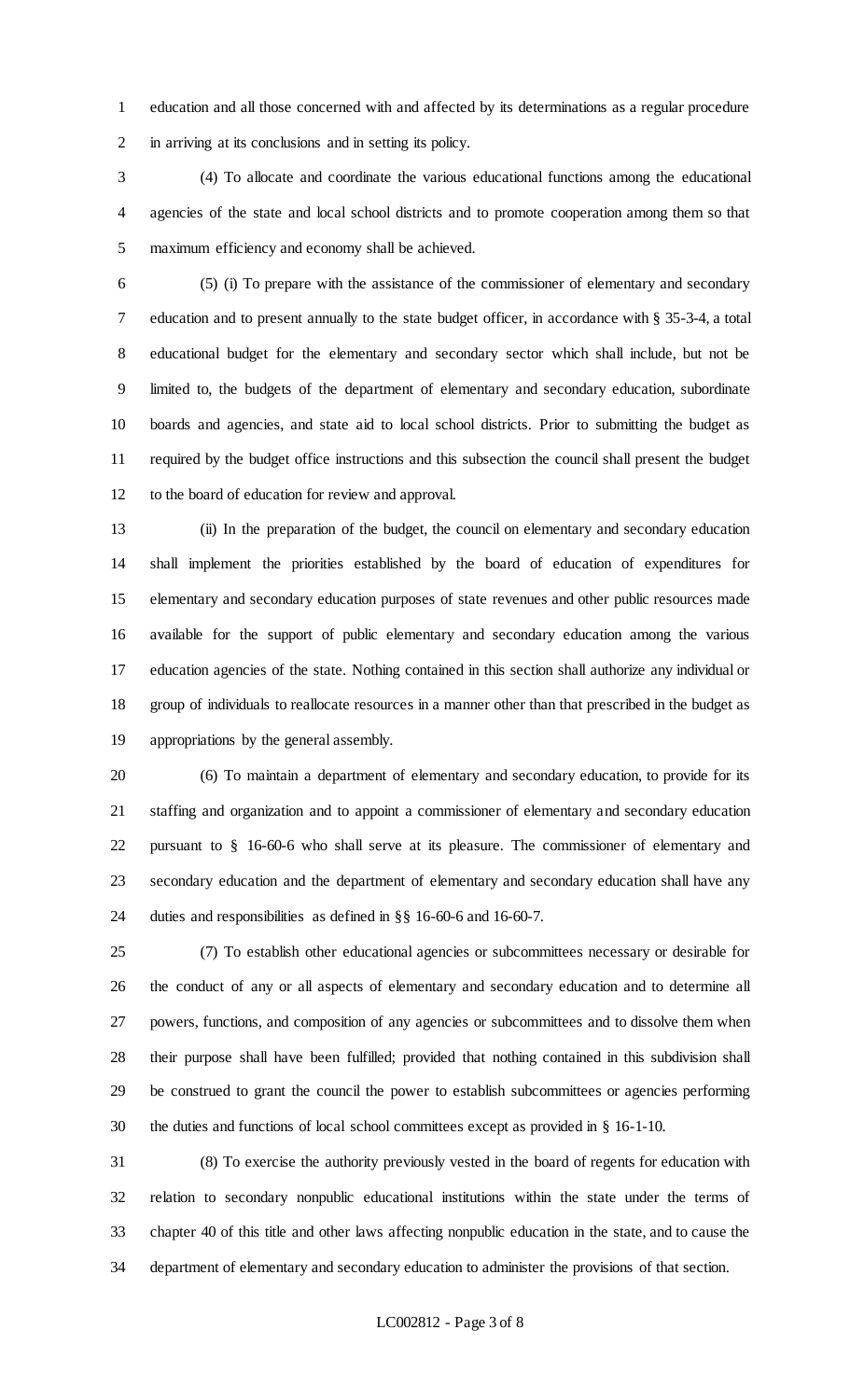(9) To exercise all the functions, powers and duties which previously were vested in the board of regents for education, under the provisions of former § 16-49-4(9), including but not limited to the following specific functions:

 (i) To approve the basic subjects and courses of study to be taught and instructional standards required to be maintained in the public elementary and secondary schools of the state.

 (ii) To adopt standards and qualifications for the certification of teachers and to provide for the issuance of certificates, and to establish fees for the certification of teachers. The fees collected for the certification of teachers along with various education licensing and testing fees shall be deposited by the council on elementary and secondary education as general revenues. The funds appropriated by the general assembly shall be utilized by the department of elementary and secondary education to establish and support programs which enhance the quality and diversity of the teaching profession. The commissioner of elementary and secondary education shall regularly make recommendations to the board about specific programs and projects to be supported by those funds. The commissioner shall oversee the funds, assess the effectiveness of its programs and projects, and make recommendations about the general use and operation of the funds to the board.

(iii) To be responsible for the distribution of state school funds.

 (iv) To determine the necessity of school construction and to approve standards for design and construction of school buildings throughout the state.

(v) To set standards for school libraries and school library services.

 (vi) To make recommendations relative to transportation of pupils to school, school bus routes, time schedules, and other matters relating to pupil transportation.

 (vii) To enforce the provisions of all laws relating to elementary and secondary education.

(viii) To decide and determine appeals from decisions of the commissioner.

 (ix) To prescribe forms for the use of local school committees and local officers when reporting to the department of elementary and secondary education.

 (x) To adopt and require standard accounting procedures for local school districts, except as provided for in subdivision (3) of § 16-24-2.

 (xi) To adopt and require standard uniform operating and capital budgeting procedures for local school districts.

 (10) To establish rules for the approval and accrediting of elementary and secondary schools.

(11) To recommend to the general assembly changes in the size and number of the school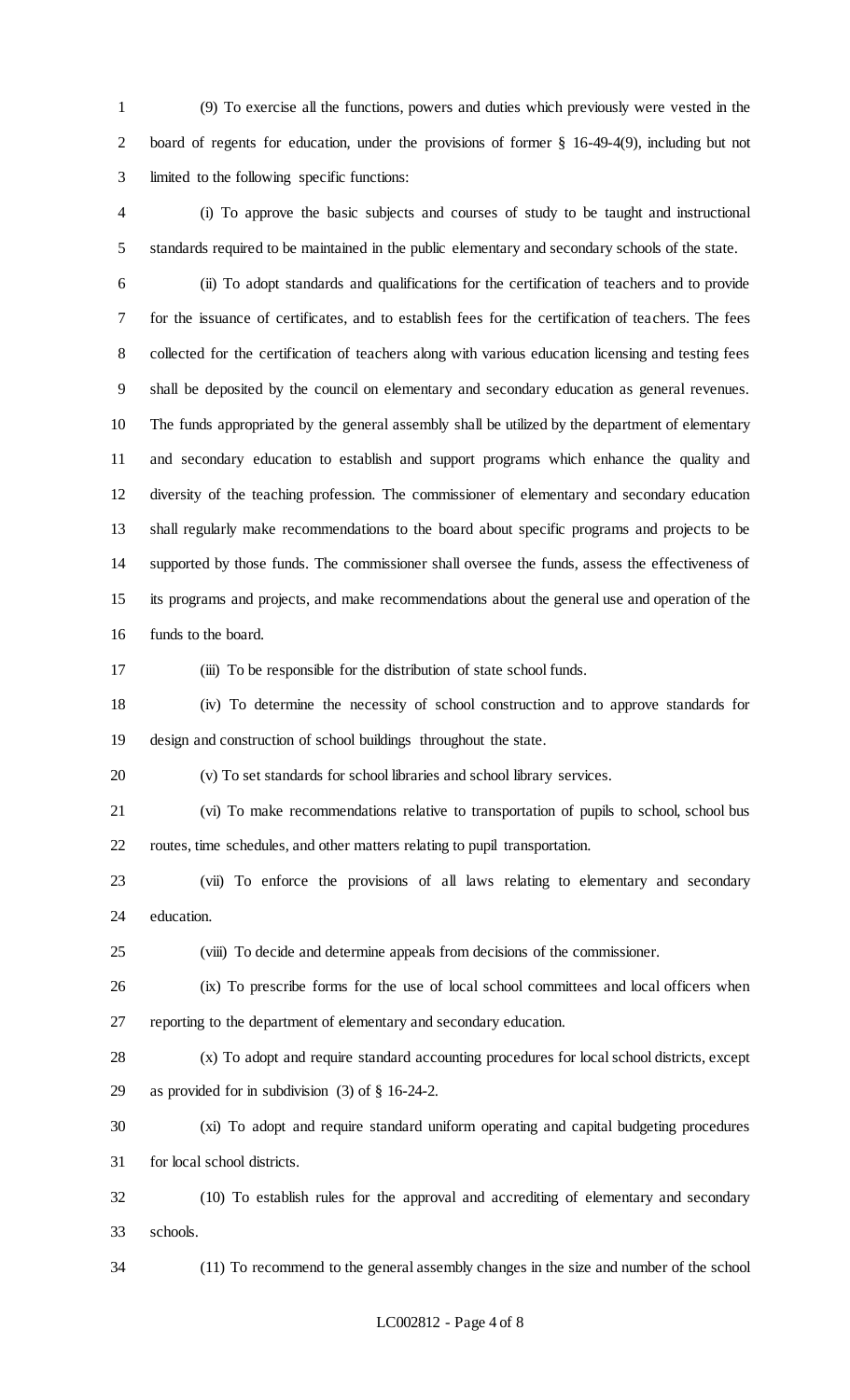districts within the state; and to make any further and other recommendations to the general assembly as the council on elementary and secondary education may determine to be necessary or desirable, including, but not limited to, proposals for incentives for the coordination of services and facilities of certain school districts and the feasibility of granting taxing authority to local school committees upon their request, and the impact upon the quality of education within that particular community by granting the request. In carrying out this duty, the council on elementary and secondary education shall periodically issue reports in school district organizations for selected regions and school districts.

 (12) To exercise all other powers with relation to the field of elementary and secondary education within this state not specifically granted to any other department, board, or agency, and not incompatible with law, which the council on elementary and secondary education may deem advisable.

 (13) To exercise the authority previously vested in the board of regents for education with relation to adult education as defined in § 16-58-2 and to establish definitive goals for and operate a comprehensive delivery system for adult education programs and services, including the counseling and testing of persons interested in obtaining high school equivalency diplomas, the issuance of diplomas, and the maintenance of a permanent record of applications, tests, and equivalency diplomas.

 (14) To promote maximum efficiency and economy in the delivery of elementary and secondary educational services in the state.

 (15) To approve a training program for school committee members to enhance their individual skills and their effectiveness as a corporate body. The training program should include, but not be limited to, the following roles and responsibilities of school committees: strategic planning, human and community relations, and school finance and budgeting.

 (16) Within ninety (90) days after the end of each fiscal year, the board shall submit an annual report to the governor, the speaker of the house of representatives, and the president of the senate of its activities during that fiscal year. The report shall provide: an operating statement summarizing meetings or hearings held, subjects addressed, decisions rendered, rules or regulations promulgated, studies conducted, policies and plans developed, approved, or modified, and programs administered or initiated; a consolidated financial statement of all funds received and expended including the source of the funds, a listing of any staff supported by these funds, and a summary of any clerical, administrative or technical support received; a summary of performance during the previous fiscal year including accomplishments, shortcomings and remedies; a synopsis of hearings, complaints, suspensions, or other legal matters related to the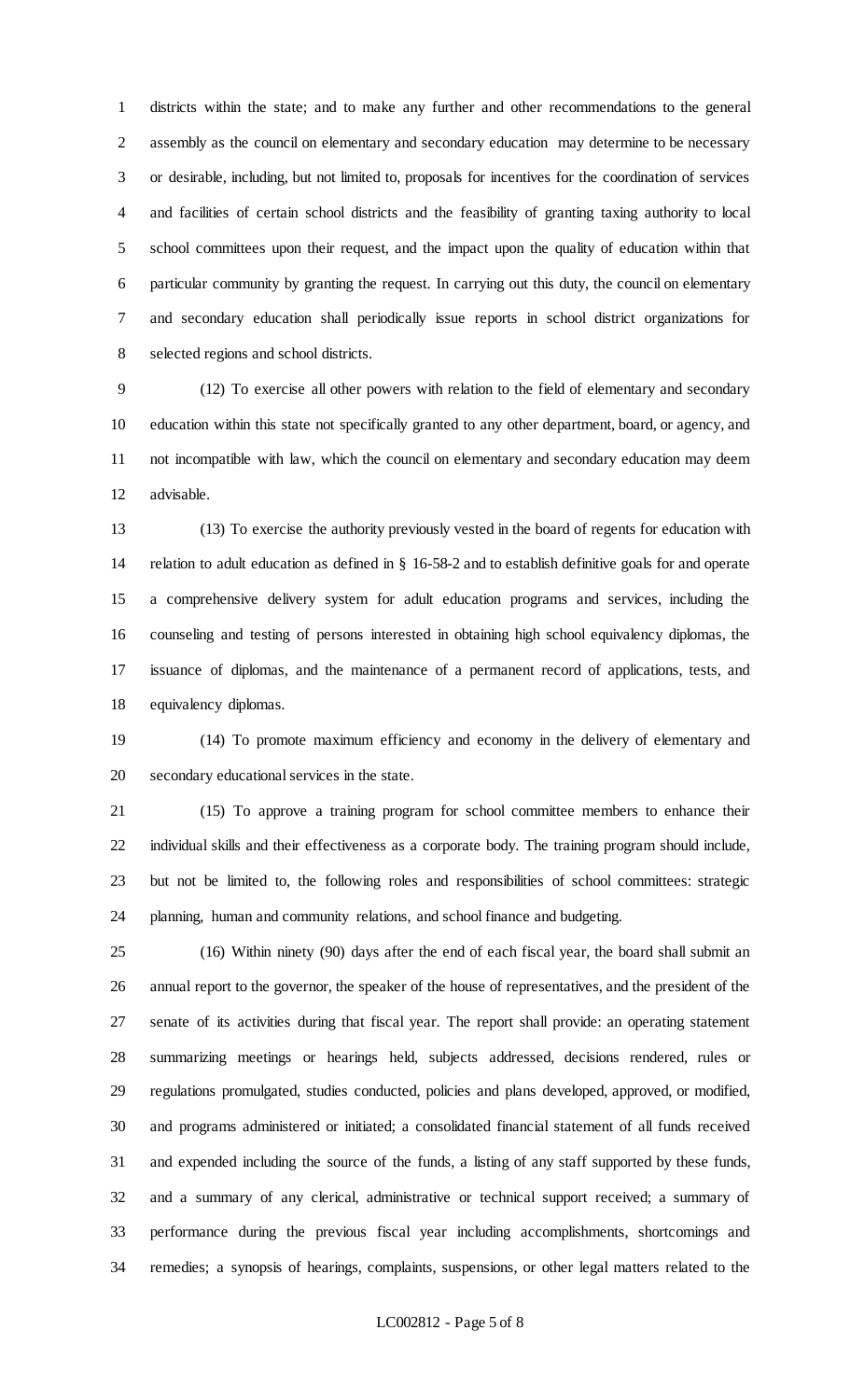authority of the council; a briefing on anticipated activities in the upcoming fiscal year; and findings and recommendations for improvements. The director of the department of administration shall be responsible for the enforcement of the provisions of this subsection.

 (17) To prepare with the assistance of the commissioner a multi-year plan of priority educational goals and objectives. This plan should recommend policy objectives, implementation strategies, and a timetable for major policy initiatives.

 (18) Each year the governor shall by writing notify the council on elementary and secondary education concerning broad economic, cultural, and social needs that the education system needs to consider which the board shall address in developing educational plans and programs.

 (19) Appoint a standing committee that will develop a schedule to systematically review all council policies over a three (3) year period.

 (20) To prepare with the assistance of the commissioner a statement of regulatory policy. This policy should set forth the goals and objectives of state regulations which are expressed in terms of what educational inputs and outputs the board expects regulations to address.

 (21) (i) To prepare with the assistance of the commissioner of elementary and secondary education and to present annually to the general assembly by January 1 a report on school discipline in Rhode Island schools. This report shall include:

(A) Expulsions by district, including duration and the reason for each action.

(B) Suspensions by district, including duration and the reason for each action.

(C) Placements to alternative programs for disciplinary reasons.

(D) Assaults of teachers, students, and school staff by students.

 (E) Incidents involving possession of weapons on school property. For the purpose of this section, a weapon shall be considered any of those weapons described in §§ 11-47-2 and 11-47- 42.

(F) Incidents of the sale of controlled substances by students.

(G) Incidents of the possession with the intent to sell controlled substances by students.

 (H) Additional demographic information including, but not limited to, the ethnic and racial classifications, age, and gender, as prescribed by the commissioner, of each of the students involved in the incidents, events or actions described in subparagraphs (A) through (G) of this subdivision.

 (I) A description of the education program provided to each student suspended for over ten (10) consecutive school days in a school year.

(ii) All school superintendents shall supply the necessary information on forms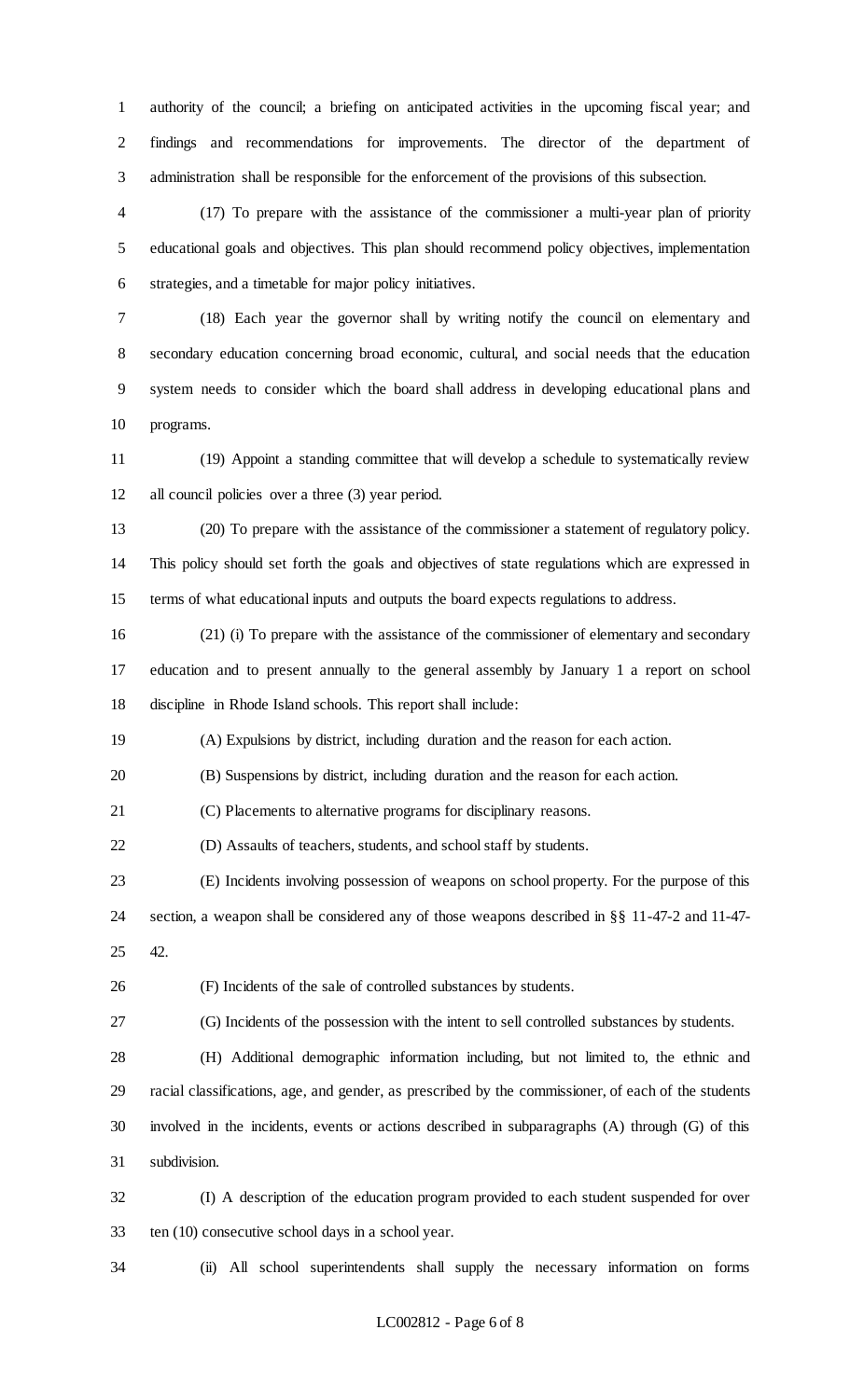established by the commissioner of elementary and secondary education to the council on elementary and secondary education to assist in the preparation of the council's report on school discipline.

- (22) To prepare and promulgate a uniform statewide school reporting system which would provide information including, but not limited to, the following:
- (i) Student and teacher attendance rates;
- (ii) Standardized test scores;
- 8 (iii) Demographic profiles;
- (iv) Results of polls of students, parents, and teachers;
- (v) Descriptions of goals, initiatives, and achievements;
- (vi) Best teaching practices;
- (vii) Alternative student assessments;
- 13 (viii) Special programs;
- (ix) Number of student suspensions and teacher grievances and the amount of parental
- involvement.
- (23) [Deleted by P.L. 2014, ch. 145, art. 20, § 7].
- (b) The council shall identify the benefit to students regarding the action that is taken in
- 18 executing its duties.
- SECTION 3. This act shall take effect upon passage.

======== LC002812 ========